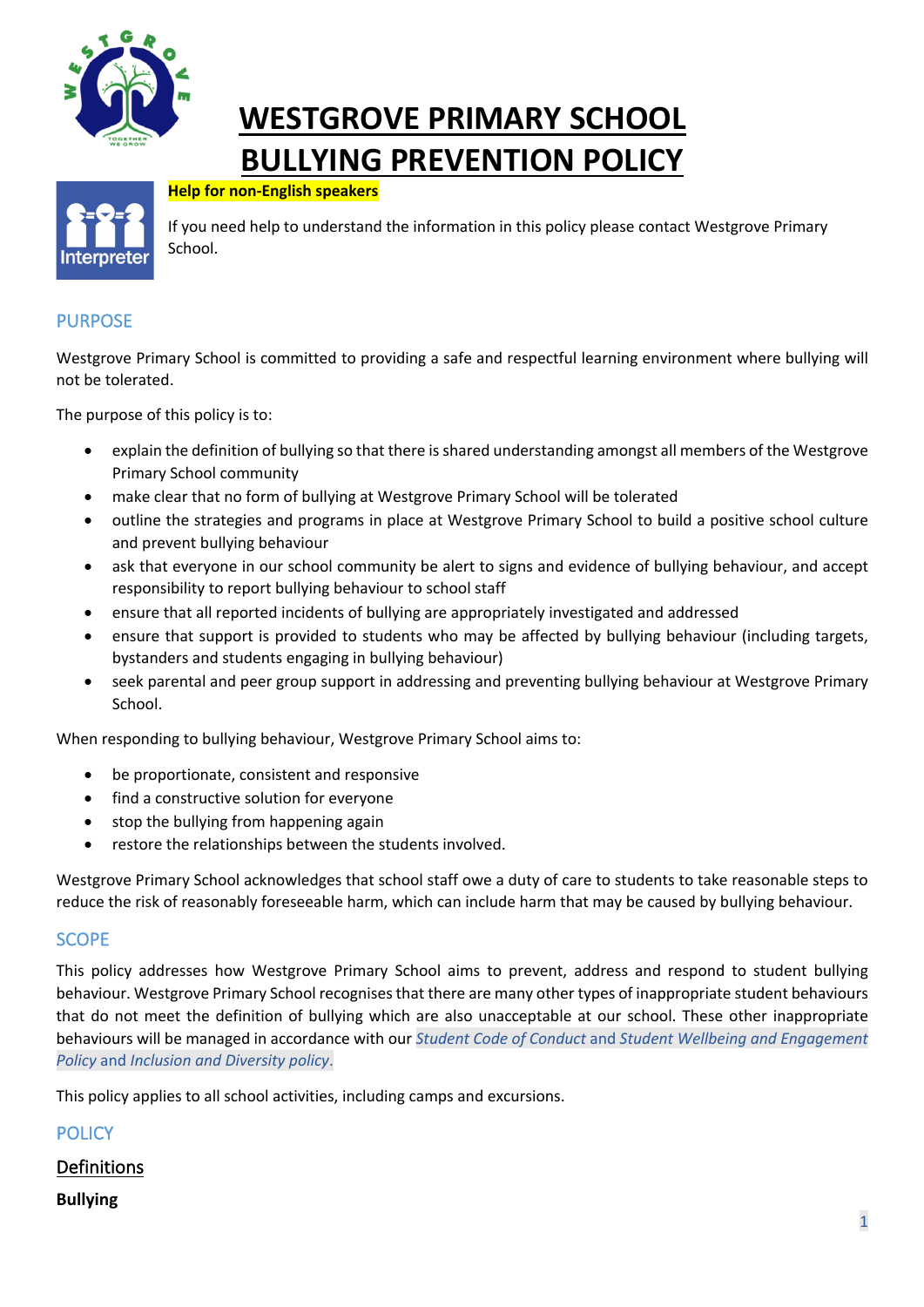In 2018 the Education Council of the Council of Australian Governments endorsed the following definition of bullying for use by all Australian schools:

*Bullying is an ongoing and deliberate misuse of power in relationships through repeated verbal, physical and/or social behaviour that intends to cause physical, social and/or psychological harm. It can involve an individual or a group misusing their power, or perceived power, over one or more persons who feel unable to stop it from happening.*

*Bullying can happen in person or online, via various digital platforms and devices and it can be obvious (overt) or hidden (covert). Bullying behaviour is repeated, or has the potential to be repeated, over time (for example, through sharing of digital records)*

*Bullying of any form or for any reason can have immediate, medium and long-term effects on those involved, including bystanders. Single incidents and conflict or fights between equals, whether in person or online, are not defined as bullying.*

Bullying has three main features:

- It involves a misuse of power in a relationship
- It is ongoing and repeated, and
- It involves behaviours that can cause harm.

#### Bullying can be:

- 1. *direct* physical bullying e.g. hitting, tripping, and pushing or damaging property.
- 2. *direct* verbal bullying e.g. name calling, insults, homophobic or racist remarks, verbal abuse.
- 3. *indirect* bullying e.g. spreading rumours, playing nasty jokes to embarrass and humiliate, mimicking, encouraging others to socially exclude a person and/or damaging a person's social reputation or social acceptance.

*Cyberbullying* is direct or indirect bullying behaviours using digital technology. For example via a mobile device, computers, chat rooms, email, social media, etc. It can be verbal, written and include images, video and/or audio.

#### **Other distressing and inappropriate behaviours**

Many distressing and inappropriate behaviours may not constitute bullying even though they are unpleasant. Students who are involved in or who witness any distressing and inappropriate behaviours should report their concerns to school staff and our school will follow the Student Wellbeing and Engagement Policy/Student Engagement Policy/Code of Conduct].

*Mutual conflict* involves an argument or disagreement between people with no imbalance of power. In incidents of mutual conflict, generally, both parties are upset and usually both want a resolution to the issue. Unresolved mutual conflict can develop into bullying if one of the parties targets the other repeatedly in retaliation.

*Social rejection or dislike* is not bullying unless it involves deliberate and repeated attempts to cause distress, exclude or create dislike by others.

*Single-episode acts* of nastiness or physical aggression are not the same as bullying. However, single episodes of nastiness or physical aggression are not acceptable behaviours at our school and may have serious consequences for students engaging in this behaviour. Westgrove Primary School will use its Student Wellbeing and Engagement Policy to guide a response to single episodes of nastiness or physical aggression.

*Harassment* is language or actions that are demeaning, offensive or intimidating to a person. It can take many forms, including sexual harassment and disability harassment. Further information about these two forms of harassment, including definitions, is set out in our Inclusion and Diversity Policy. Harassment of any kind will not be tolerated at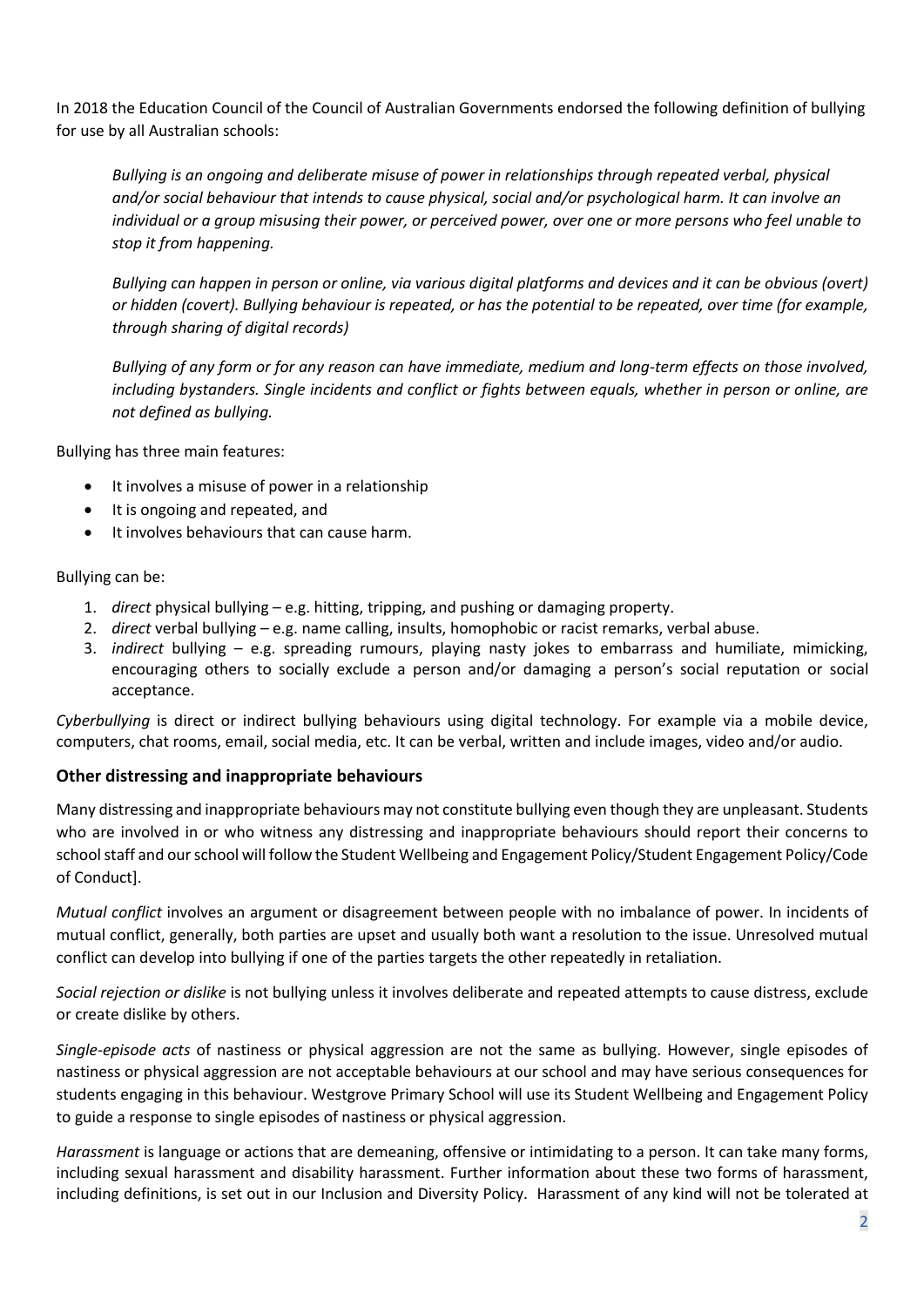Westgrove Primary School and may have serious consequences for students engaging in this behaviour. Westgrove Primary School will use its Student Wellbeing and Engagement Policy to guide a response to students demonstrating harassing behaviour, unless the behaviour also constitutes bullying, in which case the behaviour will be managed in accordance with this Bullying Prevention Policy.

# Bullying Prevention

Westgrove Primary School has a number of programs and strategies in place to build a positive and inclusive school culture. We strive to foster a school culture that prevents bullying behaviour by modelling and encouraging behaviour that demonstrates acceptance, kindness and respect.

Bullying prevention at Westgrove Primary School is proactive and is supported by research that indicates that a whole school, multifaceted approach is the most effect way to prevent and address bullying. At our school:

- We have a positive school environment that provides safety, security and support for students and promotes positive relationships and wellbeing.
- We strive to build strong partnerships between the school, families and the broader community that means all members work together to ensure the safety of students.
- Teachers are encouraged to incorporate classroom management strategies that discourage bullying and promote positive behaviour based on the Berry Street Education Model and School Wide Positive Behaviour program.
- A range of year level programs are planned for each year to raise awareness about bullying and its impacts.
- In the classroom, our social and emotional learning curriculum teaches students what constitutes bullying and how to respond to bullying behaviour assertively. This promotes resilience, assertiveness, conflict resolution and problem solving.
- The Better Buddies program encourage positive relationships between students in different year levels. We seek to empower students to be confident communicators and to resolve conflict in a non-aggressive and constructive way.
- Students are encouraged to look out for each other and to talk to teachers and older peers about any bullying they have experienced or witnessed.
- We participate in the RU Ok Day.

For further information about our engagement and wellbeing initiatives, please see our Student Wellbeing and Engagement policy.

# Incident Response

## Reporting concerns to Westgrove Primary School

Bullying complaints will be taken seriously and responded to sensitively at our school.

Students who may be experiencing bullying behaviour, or students who have witnessed bullying behaviour, are encouraged to report their concerns to school staff as soon as possible.

Our ability to effectively reduce and eliminate bullying behaviour is greatly affected by students and/or parents and carers reporting concerning behaviour as soon as possible, so that the responses implemented by Westgrove Primary School are timely and appropriate in the circumstances.

We encourage students to speak to their classroom teacher. However, students are welcome to discuss their concerns with any trusted member of staff including teachers, wellbeing staff, school councillor, principal class.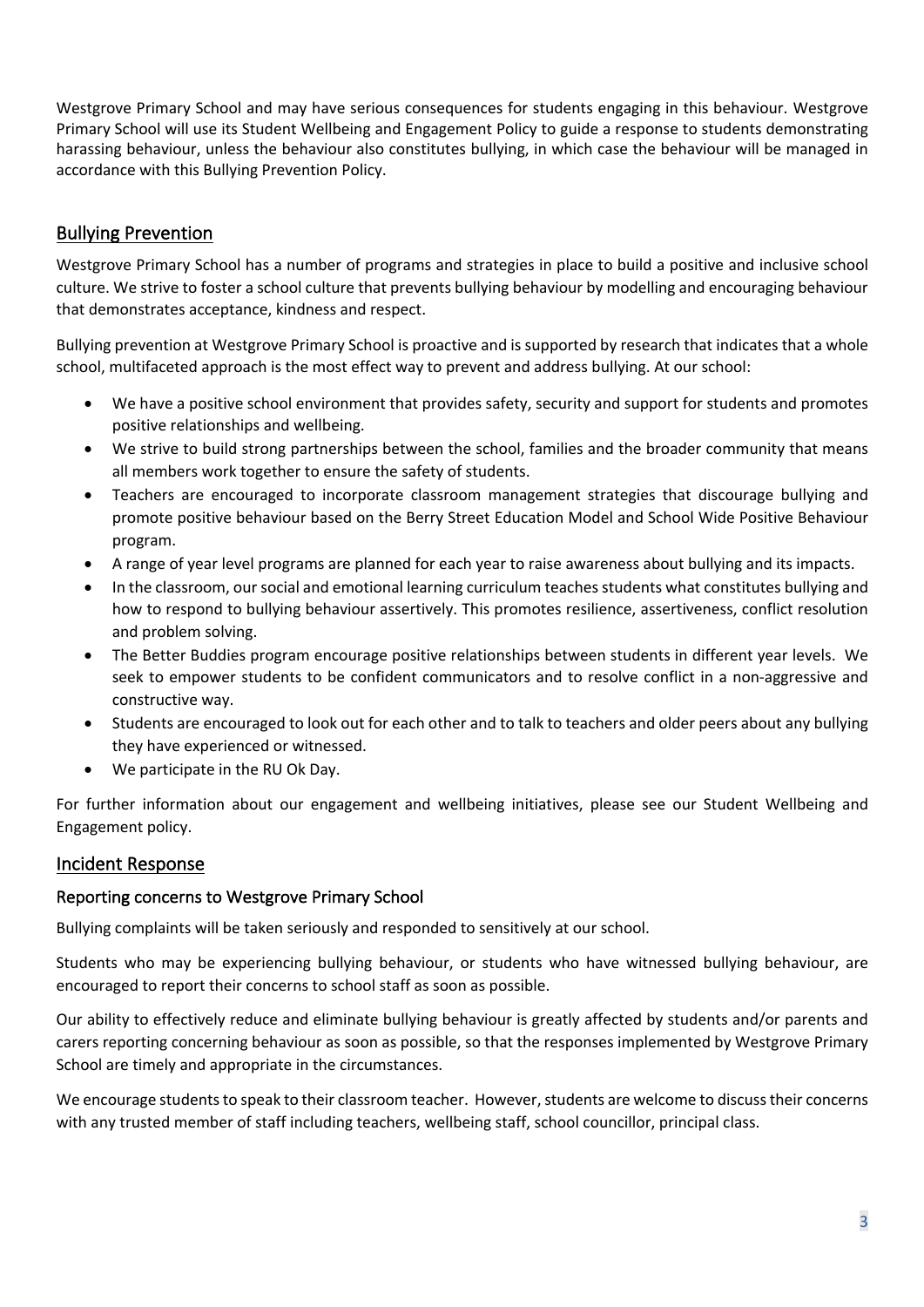Parents or carers who develop concerns that their child is involved in, or has witnessed bullying behaviour at Westgrove Primary School should contact Kerrie Slaymaker, Assistant Principal by phone 9749 8233 or email Westgrove.ps@education.vic.gov.au

#### Investigations

When notified of alleged bullying behaviour, school staff are required to:

- 1. record the details of the allegations on Compass and
- 2. inform the relevant Instructional Leader, Assistant Principal or Principal.

The classroom teacher along with the Instructional Leader is responsible for investigating allegations of bullying in a timely and sensitive manner. To appropriately investigate an allegation of bullying, the teachers may:

- speak to the those involved in the allegations, including the target/s, the students allegedly engaging in bullying behaviour/s and any witnesses to the incidents
- speak to the parents of the students involved
- speak to the teachers of the students involved
- take detailed notes of all discussions for future reference
- obtain written statements from all or any of the above.

All communications with the staff member in the course of investigating an allegation of bullying will be managed sensitively. Investigations will be completed as quickly as possible to allow for the behaviours to be addressed in a timely manner.

The objective of completing a thorough investigation into the circumstances of alleged bullying behaviour is to determine the nature of the conduct and the students involved. A thorough understanding of the alleged bullying will inform staff about how to most effectively implement an appropriate response to that behaviour.

Serious bullying, including serious cyberbullying, is a criminal offence and may be referred to Victoria Police. For more information, see: Brodie's Law.

#### Responses to bullying behaviours

When the staff member responsible has sufficient information to understand the circumstances of the alleged bullying and the students involved, a number of strategies may be implemented to address the behaviour and support affected students in consultation with the Students Wellbeing team, teachers, SSS, Assistant Principal, Principal, School Councillor and Department of Education and Training specialist staff etc.

There are a number of factors that will be considered when determining the most appropriate response to the behaviour. When making a decision about how to respond to bullying behaviour, Westgrove Primary School will consider:

- the age and maturity of the students involved
- the severity and frequency of the bullying, and the impact it has had on the target student
- whether the student/s engaging in bullying behaviour have displayed similar behaviour before
- whether the bullying took place in a group or one-to-one context
- whether the students engaging in bullying behaviour demonstrates insight or remorse for their behaviour
- the alleged motive of the behaviour, including any element of provocation.

The school may implement all, or some of the following responses to bullying behaviours:

- Offer counselling support to the target student or students, including referral to the Student Wellbeing Team, SSS, or an external provider
- Offer counselling support to the students engaging in bullying behaviour, including referral to school councillor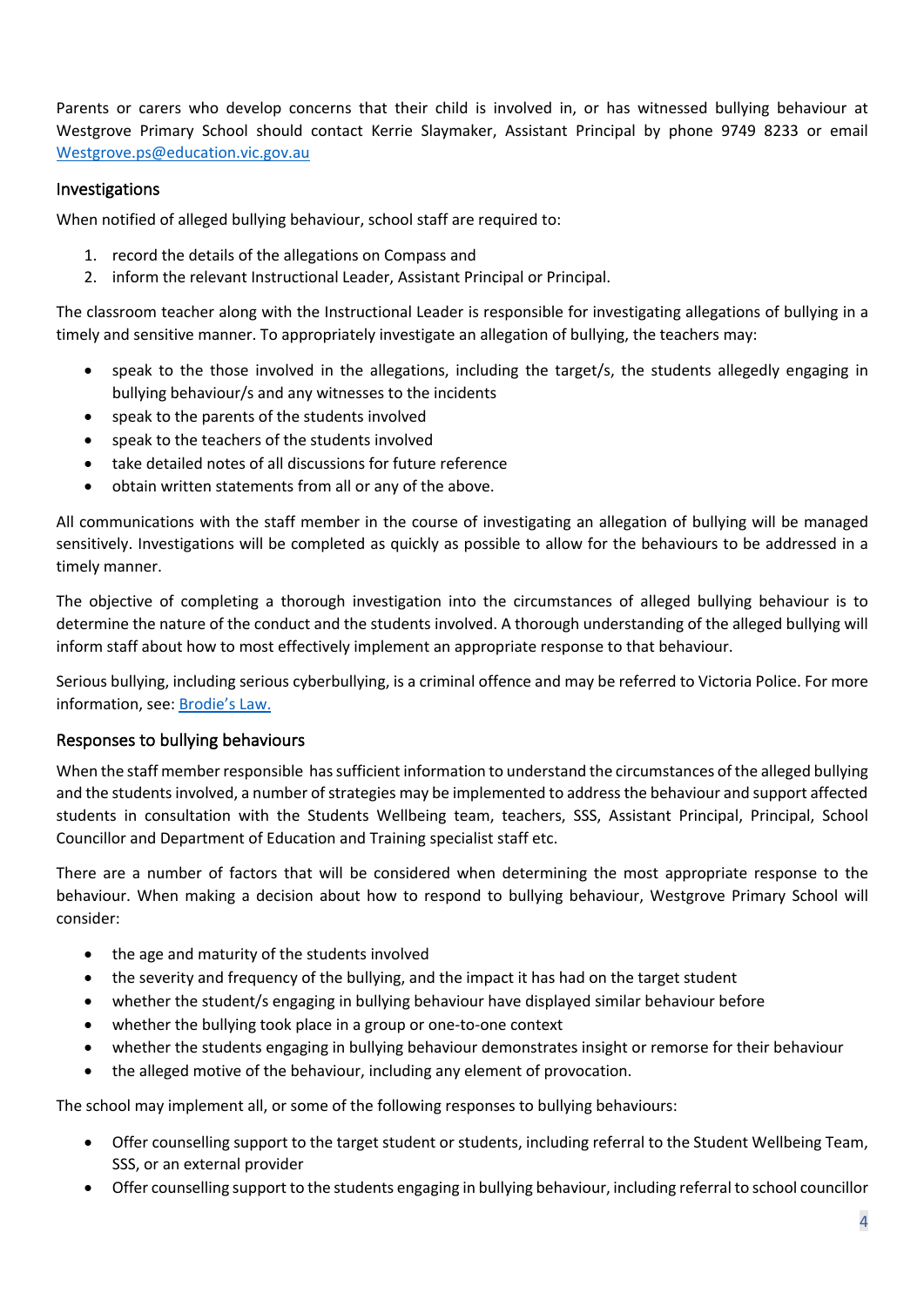- Offer counselling support to affected students, including witnesses and/or friends of the target student, including referral to [insert i.e. the Student Wellbeing Team, SSS, external provider].
- Facilitate a restorative practice meeting with all or some of the students involved. The objective of restorative practice is to repair relationships that have been damaged by bringing about a sense of remorse and restorative action on the part of the person who has bullied someone and forgiveness by the person who has been bullied.
- Facilitate a mediation between some or all of the students involved to help to encourage students to take responsibility for their behaviour and explore underlying reasons for conflict or grievance. Mediation is only suitable if all students are involved voluntarily and demonstrate a willingness to engage in the mediation process.
- Facilitate a Student Support Group meeting and/or Behaviour Support Plan for affected students.
- Prepare an Individual Management Plan restricting contact between target and students engaging in bullying behaviour.
- Monitor the behaviour of the students involved for an appropriate time and take follow up action if necessary.
- Implement year group targeted strategies to reinforce positive behaviours, through the Social and Emotional curriculum.
- Implement disciplinary consequences for the students engaging in bullying behaviour, which may include removal of privileges, detention, suspension and/or expulsion consistent with our Student Wellbeing and Engagement policy, the Ministerial Order on Suspensions and Expulsions and any other relevant Department policy.

Westgrove Primary School understands the importance of monitoring and following up on the progress of students who have been involved in or affected by bullying behaviour. Where appropriate, school staff will also endeavour to provide parents and carers with updates on the management of bullying incidents.

The Assistant Principal is responsible for maintaining up to date records of the investigation of and responses to bullying behaviour.

## **COMMUNICATION**

This policy will be communicated to our school community in the following:

- Available publicly on our school's website
- Included in staff induction processes
- Discussed at staff briefings/meetings as required
- Discussed at parent information nights/sessions
- Included as annual reference on school information platforms Compass and Dojo
- Made available in hard copy from school administration upon request

## FURTHER INFORMATION AND RESOURCES

This policy should be read in conjunction with the following school policies:

Statement of Values and School Philosophy

- Student Wellbeing and Engagement Policy
- Parent Complaints policy
- Duty of Care Policy
- Inclusion and Diversity Policy